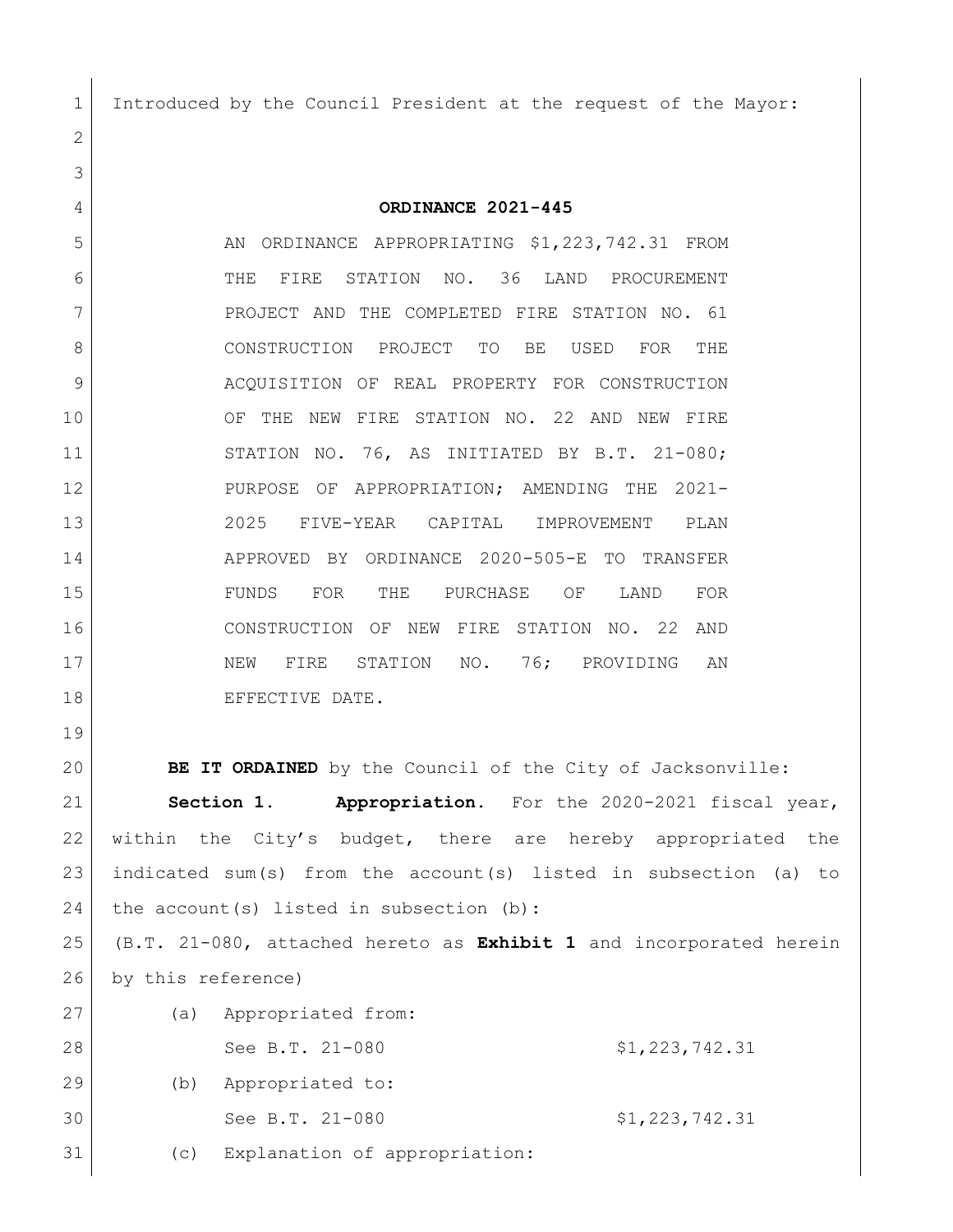1 1 The funding above is a reallocation of funds from the 2 completed Fire Station No. 36 and Fire Station No. 61 construction projects to purchase property for the new Fire Station No. 22 and new Fire Station No. 76.

 **Section 2. Purpose.** The purpose of the appropriation in Section 1 is to provide funding to purchase the real property located at the intersection of Lane Avenue and Lenox Avenue for relocation and construction of the new Fire Station No. 22 and to purchase the real property located at the intersection of Boney Road and Cedar Point for construction of the new Fire Station No. 76.

12 The proposed location for the new Fire Station No. 22 will allow for construction of a station that is appropriately sized to accommodate the personnel and apparatus required to meet the high 15 demand for emergency services in the area.

16 In addition, the proposed location for the new Fire Station No. 76 is in an isolated part of the City that currently experiences longer wait times for arrival of emergency personnel and apparatus. Construction of a new fire station in this area will significantly reduce the emergency response times for residents in the area and call volumes experienced by other 22 surrounding fire stations.

 **Section 3. Capital Improvement Plan Amendment.** Ordinance 2020-505-E, adopting the 2021-2025 Five-Year Capital Improvement Plan (the "CIP") for the City and certain of its independent agencies, is hereby amended to transfer \$1,223,742.31 in funding 27 from the completed Fire Station No. 36 land procurement project and the Fire Station No. 61 construction project to purchase land for construction of the new Fire Station No. 22 and the new Fire Station No. 76 as more fully described in the Project Information Sheets attached hereto as **Exhibit 2** and incorporated herein by this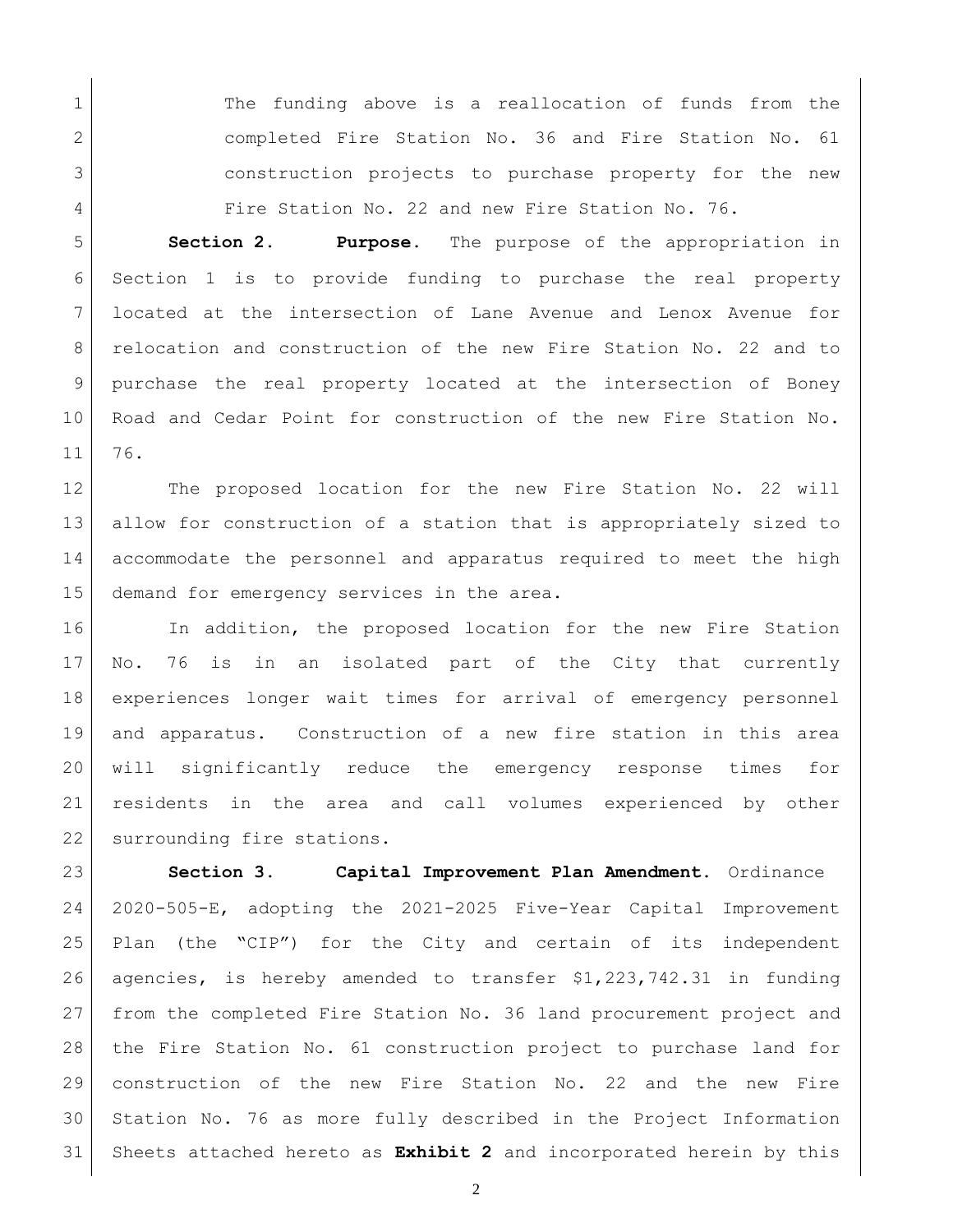reference.

2 Relocation of the existing Fire Station No. 22 is necessary because the current station is grossly undersized for the requisite number of personnel and apparatus assigned to it. In addition, the National Fire Services Office recommended relocation and replacement of the station in its capital study conducted in May of 2020. The move north will help to reduce run volumes for Fire Station Nos. 10, 17 and 32 and the new fire station will be constructed such that it will be adequately sized for the apparatus and personnel necessary to meet the high demand call volume for 11 emergency services in the area.

12 The new Fire Station No. 76 will be constructed in an isolated area that currently has 10 to 15 minute wait times for the first Jacksonville Fire and Rescue Department apparatus to arrive and provide emergency assistance. The new location for Fire Station No. 76 will greatly reduce emergency response times with the goal to achieve the American Heart Association's Emergency Cardiac Care recommended guideline of a 5-minute automated external defibrillator ("AED") response time.

 The Council finds that the deferral of this amendment of the CIP until the next annual budget and CIP review will be detrimental to the best interests of the community because such deferral will delay the urgent need to purchase land and provide necessary 24 emergency services in these areas.

 Pursuant to Section 122.605(c), *Ordinance Code*, enactment of this Ordinance requires the affirmative vote of two-thirds of the Council members present at the meeting because of the CIP amendment set forth in this section. This Ordinance shall constitute an amendment to Ordinance 2018-505-E. In all other respects, the Five-Year Capital Improvement Plan approved by Ordinance 2020-505-E 31 | shall continue in full force and effect.